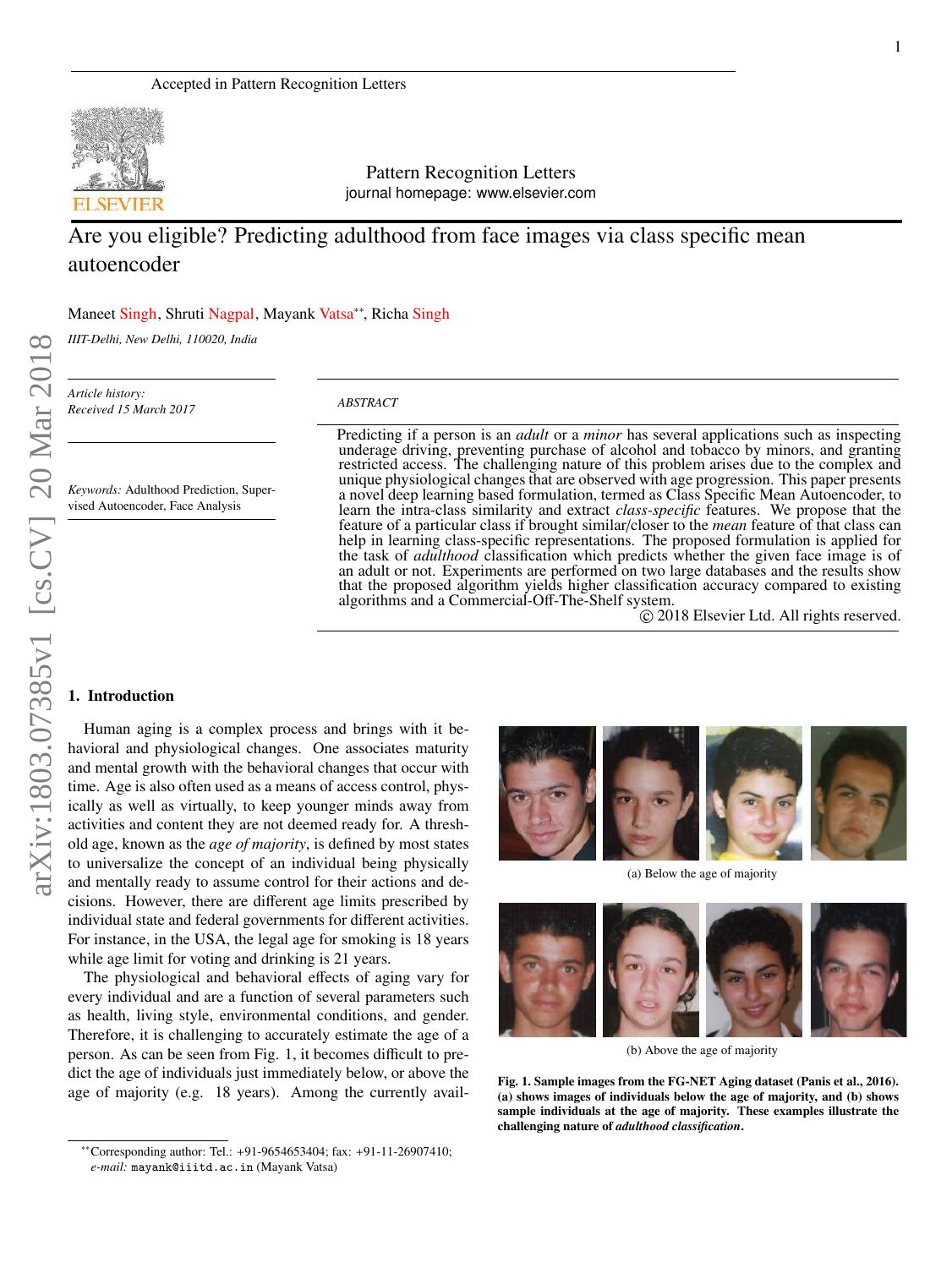able non-intrusive biometrics, the face *changes* significantly with age and is therefore a preferred modality for estimating the age of a person. As of now, at different checkpoints, an officer or a designated person in-charge estimates the age of a person by visually observing an individual. In cases where visual inspection becomes difficult, she/he asks for an identification (ID) card as the proof of age. However, research has shown that both these measures used for age estimation and verification are prone to errors (Martinez et al., 2007; Ferguson and Wilkinson, 2017). With easy availability of tampered or fake ID cards, several youngsters use these cards to mis-represent their identity. Recently, in a survey at Harvard University (Wechsler et al., 2002), it was found that 18% underage students obtained alcohol using fake ID cards. Inspired by these observations and motivated by the increasing use of technology and automation in our day-to-day life, this research aims to automate the process of classifying an individual as an adult or not. For a given face image, the proposed algorithm aims to predict if the person has attained the age of majority or not. Such a system could be deployed at multiple places having age based restricted access; for instance, voting centers, driving license centers, and traffic check posts to scan for minors, restaurants and bars to prevent under-age alcohol consumption, cinema halls to enable restricted access, or around tobacco selling vending machines. Apart from the above mentioned applications, such systems can also be deployed virtually, where access is granted based on the age; for example, in online poker rooms.

# *1.1. Literature Review: Age Estimation*

In literature, researchers have focused on estimating the age of an individual either by classification or by regression, and via hybrid methods which are a combination of both (Fu et al., 2010). On considering it as a classification task, the problem is formulated as a *n*-class problem, where each age label is an independent class, or the age range is divided into groups, such as child, young adult, adult, and old. On the other hand, in case of regression, the age value to be estimated is considered as a series of sequential numbers. Guo et al. (2008) have proposed a robust method to extract facial features using manifold learning and a novel method, Locally Adjusted Robust Regressor (LARR) is presented to predict the age, where support vector regressors are explored on the learned manifold. Luu et al. (2009) have proposed an age estimation hybrid technique based on Active Appearance Models (AAMs) and Support Vector Regression (SVR), wherein age-group specific models are utilized to perform more accurate prediction. AAMs are used to extract discriminative features from the face images based on shape as well as textural changes, while SVR is used to perform age estimation on the extracted features. Pontes et al. (2016) utilized several hand-crafted features such as AAM, Local Binary Patterns, Gabor Wavelets, and Local Phase Quantization, along with Support Vector Machines (SVMs) and SVRs for performing age estimation. In order to avoid overfitting while performing the task of age classification, Eidinger et al. (2014) have proposed a novel approach for training SVMs using dropout. The authors show that the modified model improves the classification accuracy for the defined problem (8 age groups) as



Fig. 2. Demonstrating the intra-class variations in the two classes: first row represents images belonging to *minor* class and second row corresponds to *adult* class.

compared to the existing benchmark results. Recently, Geng et al. (2013) have proposed to formulate the problem of age estimation by using a label distribution for a given sample rather than a single label. The label distribution represents the proportion of each age label, which is motivated by the fact that neighboring ages are highly correlated in nature, and hence cannot be described by a single age value. Han et al. (2013) studied the performance of humans versus machines for age estimation and established machines' performance to supersede that of humans on the FG-Net Aging database (Panis et al., 2016). Inspired by the promising performance of deep learning architectures, Levi and Hassner (2015) propose a lean shallow network using Convolutional Neural Networks (CNNs) for attribute prediction of unconstrained images. Recently, Li et al. (2017) and Xing et al. (2017) have also demonstrated superior performance of deep learning models for performing age estimation on face images.

In 2015, ChaLearn Looking At People (LAP) also organized a challenge as part of ICCV'15 (Escalera et al., 2015) to perform *apparent* age estimation. Apparent age is defined as the age perceived by human beings based on the visual appearance of an individual. The dataset was created using a Facebook application to vote for the perceived age from a given image. Rothe et al. (2015) obtained the best performance in the given challenge, wherein the authors presented a CNN based model. The VGG-16 models (Simonyan and Zisserman, 2014) pre-trained on Image-Net dataset (Russakovsky et al., 2014) are fine-tuned using the proposed IMDB-Wiki datasets for the task of apparent age estimation, and a single neuron gives the output, a whole number from [0, 100]. However, it is important to note that the competition is aimed at predicting the apparent or perceived age of face images, which is less relevant for monitoring cases of restricted access, as compared to the real age.

# *1.2. Research Contributions*

In this research, we propose a deep learning based novel representation learning algorithm to determine whether the given input face image is above the age of majority or not, i.e., the image corresponds to an adult or a minor. A supervised deep learning algorithm is presented which reduces the intra-class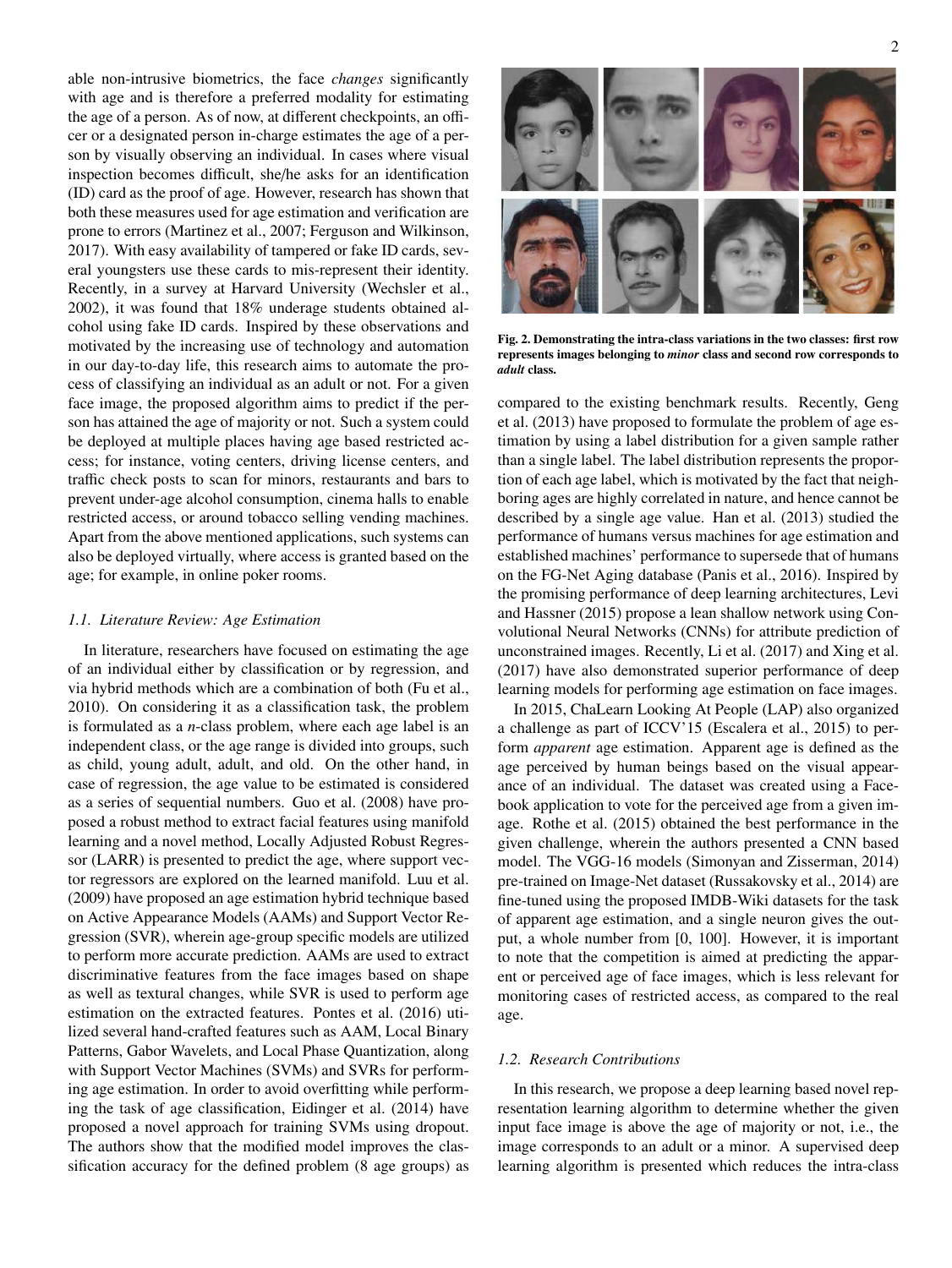variations at the time of feature learning. Thus, the three-fold contributions of this research are:

- propose the formulation of a deep learning architecture termed as the *Class Specific Mean Autoencoder*, which uses the class information of a given sample at the time of training to learn the intra-class similarity and extract similar features for samples belonging to the same class,
- present the Multi-Resolution Face Dataset (MRFD) which contains images pertaining to 317 subjects (each having at least 12 images), out of which 307 subjects are below the threshold age of 18 years. MRFD is created due to the lack of an existing database containing images of subjects below the age of 18 years and will be made publicly available to the research community,
- demonstrate results on the Multi-Resolution Face Dataset as part of a large combined face database of more than 13,000 images from multiple ethnicities. Results are also demonstrated on MORPH Album II database (Ricanek Jr. and Tesafaye, 2006) containing more than 55,000 face images.

The remainder of this paper is organized as follows: Section 2 provides the detailed description of the proposed algorithm. Section 3 presents the datasets used, along with the experimental protocols. The results and observations are presented in Section 4, followed by the conclusions of this work.

# 2. Proposed Algorithm

Deep learning architectures have been used in literature to address a large variety of tasks (Lecun et al., 2015). Specifically, recent models such as the FaceNet (Schroff et al., 2015), VGG-Face (Parkhi et al., 2015), and DeepFace (Taigman et al., 2014) have shown high performance for the task of face recognition. Models have been developed to perform automated face detection and alignment as well (Li et al., 2015; Farfade et al., 2015; Chen et al., 2014). In this work, the task of adulthood classification is addressed using a deep learning framework. As shown in Fig. 2, the intra-class variability in both classes, minor and adult, is high. Analyzing the mean image of individual classes (as shown in Fig. 3) shows that the mean images of the two classes are significantly different. Based on this observation, it is our hypothesis that projecting the image features closer to the class mean can assist in learning class specific discriminative features. Therefore, in this work, we propose Class Specific Mean Autoencoder, which learns features such that the representations of the samples corresponding to a class are similar to the mean representation of the same class. Before elaborating upon the proposed model, the following subsection presents some preliminaries.

#### *2.1. Preliminaries: Supervised Autoencoders*

Several researchers have proposed modifications to the traditional autoencoder architecture. Table 1 provides a summary



Fig. 3. Mean face images obtained from the images corresponding to the two age groups. The left image corresponds to the mean image of individuals below the age of majority, while the right image corresponds to the mean image of individuals above the age of majority.

of these architectures. Most of these are unsupervised in nature, however, researchers have proposed supervised architectures that leverage the availability of labeled data as well. In this section, we briefly present the original formulation of autoencoder followed by discussing the existing supervised architectures.

For a given input *x*, the loss function of a single layer traditional autoencoder (Hinton and Salakhutdinov, 2006) is given as follows:

$$
\underset{\mathbf{W}_e, \mathbf{W}_d}{\arg \min} ||x - \mathbf{W}_d \phi(\mathbf{W}_e x)||_2^2 \tag{1}
$$

where,  $W_e$  and  $W_d$  are the respective encoding and decoding weights of the autoencoder, and  $\phi$  corresponds to an activation function, generally incorporated for introducing nonlinearity in the model. Common examples of activation functions are *sigmoid* and *tanh*. An autoencoder learns features  $(f_x = \phi(\mathbf{W}_e x))$  of the given input *x*, such that the error between the original sample and it's reconstruction ( $W_d f_x$ ) is minimized. For a *k* layered autoencoder, having encoding weights as  $W_e^1, W_e^2, ..., W_e^k$ , and decoding weights as  $W_d^1, W_d^2, ..., W_d^k$ . the loss function of Eq. 1 is modified as follows:

$$
\underset{\mathbf{w}_{e,\dots,\mathbf{w}_{e}^{k},\mathbf{w}_{d}^{1},\dots,\mathbf{w}_{d}^{k}}{\arg \min} ||x - b \circ a(x)||_{2}^{2}
$$
 (2)

where,  $a(x) = \phi(\mathbf{W}_{e}^{k}(\phi(\mathbf{W}_{e}^{k-1} \dots (\phi(\mathbf{W}_{e}^{1} x))))$  refers to the encoding function, and  $b(x) = \mathbf{W}_d^1(\mathbf{W}_d^2 \dots (\mathbf{W}_d^k x))$  corresponds to the decoding function. The first and the last layers correspond to the input and output layers respectively, while the remaining layers are often termed as the hidden layers.

In literature, researchers have incorporated class information in the traditional formulation of an autoencoder in order to facilitate supervision. Gao et al. (2015) modify the denoising autoencoder (Vincent et al., 2010) to learn supervised image representations in order to optimize the identification performance. At the time of training, for a given subject, the probe image is the input to the autoencoder (analogous to the noisy input), and the gallery image of the subject (analogous to the clean image) is the target image used for computing the reconstruction error, as in the case of a denoising autoencoder. A similarity preservation term is added to the loss function such that the samples belonging to the same class have a similar representation. Given probe and gallery images of class *i*, each probe image is represented using *xni* and its corresponding gallery images are represented using *x<sup>i</sup>* . The loss function for the supervised autoen-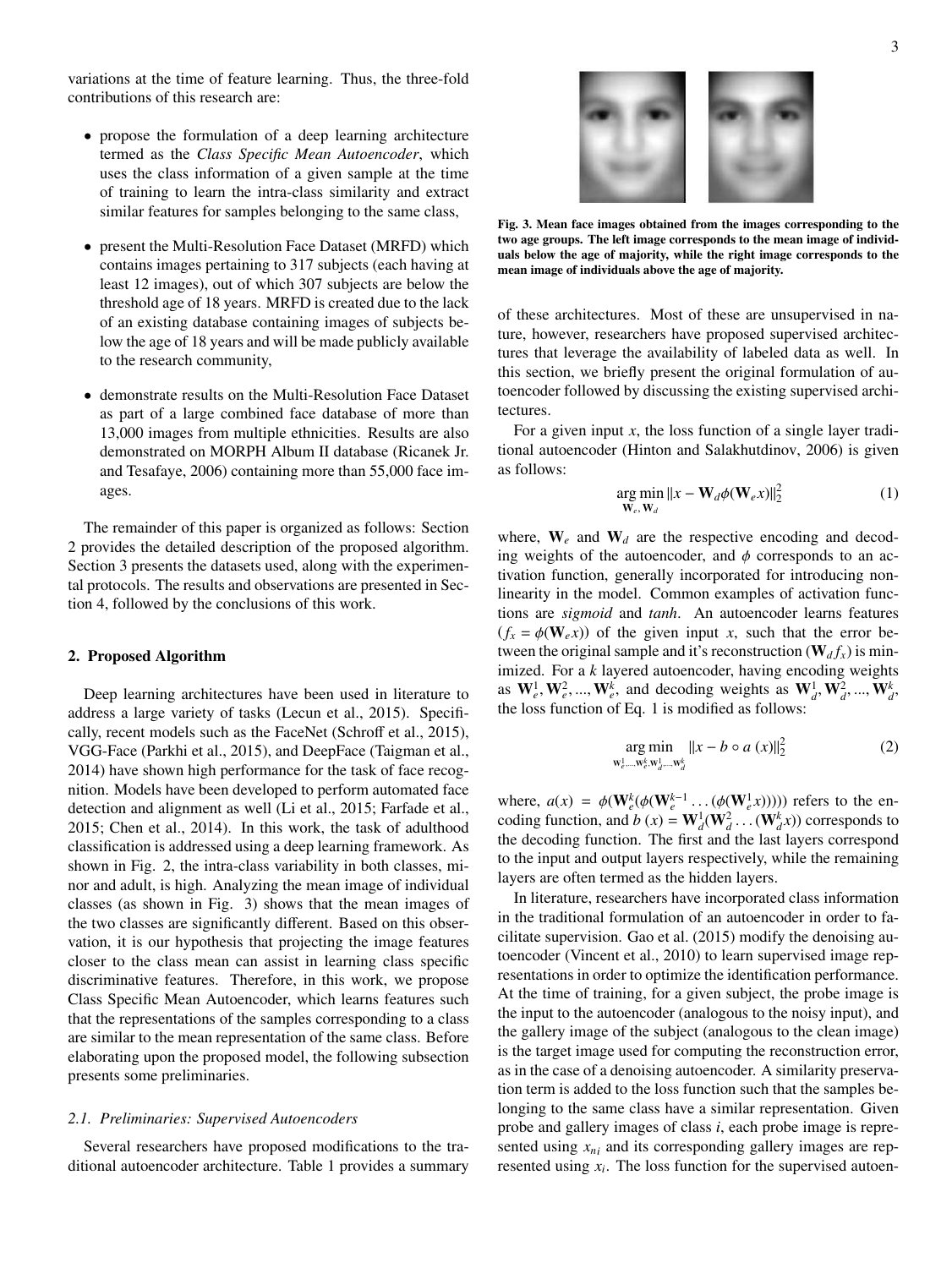Table 1. Brief literature review of autoencoder based formulations.

| Authors                | Approach                                                                                                          | Supervised     |
|------------------------|-------------------------------------------------------------------------------------------------------------------|----------------|
| al.<br>Vincent<br>et   | Stacked Denoising Autoencoder (SDAE): Noise is added to the input data such that the learned repre-               | N <sub>o</sub> |
| (2010)                 | sentation is robust.                                                                                              |                |
| Ng(2011)               | Incorporated $\ell_1$ norm in the loss function of the autoencoder to introduce sparsity in the learned features. | N <sub>o</sub> |
| Rifai et al. $(2011b)$ | Contractive Autoencoder (CAE): Input space is localised by adding a penalty term which is the Jacobian            | N <sub>o</sub> |
|                        | of the input with respect to the hidden layer.                                                                    |                |
| Rifai et al. (2011a)   | Higher order Contractive autoencoder: $CAE + Hessian$ of the output wrt the input.                                | N <sub>o</sub> |
| Zheng et al. $(2014)$  | Contrastive autoencoder: A term to reduce the intra-class variations between the learned representation           | <b>Yes</b>     |
|                        | of samples belonging to the same class is added at the final layer.                                               |                |
| Wang et al. (2014)     | Generalised Autoencoder: SDAE is modified such that the representation incorporates the structure of              | N <sub>o</sub> |
|                        | the dataspace as well.                                                                                            |                |
| Zhang et al. $(2015)$  | Stacked Multichannel Autoencoder: The gap between synthetic data and real data is reduced by learning             | N <sub>o</sub> |
|                        | a mapping between the two.                                                                                        |                |
| Gao et al. (2015)      | Inspired from SDAE, an identification specific model is proposed, where the probe image is treated as             | <b>Yes</b>     |
|                        | the noisy input while the gallery images are treated as the clean input.                                          |                |
| Zhuang<br>al.<br>et    | A two layer model is proposed wherein, a representation is learned in the first layer, and the class label        | Yes            |
| (2015)                 | is encoded in the second layer.                                                                                   |                |
| Majumdar<br>et al.     | A joint sparsity (using $\ell_{2,1}$ ) promoting supervision penalty term is added to the loss function of SDAE.  | Yes            |
| (2017)                 |                                                                                                                   |                |
| Meng et al. (2017)     | A relational term, which aims to model the relationship between the input data is added to the loss               | No.            |
|                        | function.                                                                                                         |                |
| Proposed (2018)        | Class Specific Mean Autoencoder: utilizes class mean to learn discriminative features.                            | Yes            |

coder is as follows:

$$
\arg\min_{\substack{\mathbf{w}_{i}^{1}, \dots, \mathbf{w}_{c}^{k}, \\ \mathbf{w}_{d}^{1}, \dots, \mathbf{w}_{d}^{k}}} \frac{1}{N} \sum_{i} \left( ||x_{i} - b \circ a(x_{ni})||_{2}^{2} + \lambda ||a(x_{i}) - a(x_{ni})||_{2}^{2} \right) \n+ \alpha \left( KL(\rho_{x} || \rho_{o}) + KL(\rho_{x_{n}} || \rho_{o}) \right) \nwhere, \rho_{x} = \frac{1}{N} \sum_{i} \frac{1}{2} (a(x_{i}) + 1) \quad and \n\rho_{x_{ni}} = \frac{1}{N} \sum_{i} \frac{1}{2} (a(x_{ni}) + 1)
$$
\n(3)

here, the first term corresponds to the reconstruction error, second is the similarity preservation term, and the remaining two terms correspond to the Kullback Leibler (KL) divergence (Kullback and Leibler, 1951) to introduce sparsity in the hidden layers.

Contrastive Autoencoder (CsAE) proposed by Zheng et al. (2014), is another variant of supervised autoencoder which uses the class label information during training. The loss function of the model is the difference between the output of two sub-autoencoders trained simultaneously on samples belonging to the same class, along with the loss function of each subautoencoder. The equation for the same is given as:

$$
\underset{\substack{w_{\ell}^1, \ldots, w_{\ell}^k, \\ w_{d}^1, \ldots, w_{d}^k}}{\arg \min} \frac{\lambda(||x_1 - b \circ a(x_1)||_2^2 + ||x_2 - b \circ a(x_2)||_2^2)}{||x_1 - x_2||_2^2}
$$
\n
$$
+ (1 - \lambda) ||O_k(x_1) - O_k(x_2)||_2^2. \tag{4}
$$

where,  $x_1$  and  $x_2$  represent two different input samples belonging to the same class. For each sub-autoencoder,  $a(x)$  =  $\phi(\mathbf{W}_{e}^{k} \phi(\mathbf{W}_{e}^{k-1} ... \phi(\mathbf{W}_{e}^{1}(x)))$  and  $b(x) = \mathbf{W}_{d}^{1}(\mathbf{W}_{d}^{2} ... \mathbf{W}_{d}^{k}(x))$ , where  $W_e^i$  and  $W_d^i$  refer to the encoding and decoding weights of the  $i^{th}$  layer, and  $O_k(x)$  is the output of the  $k^{th}$  layer.

Recently, Majumdar et al. (2017) present a class sparsity based supervised encoding algorithm wherein a joint-sparsity promoting *l*2,1−norm supervision penalty is added to the loss function. For samples X, belonging to total *C* classes, the modified algorithm is presented as:

$$
\underset{\mathbf{W}_{e}^{1}, \dots, \mathbf{W}_{e}^{k}, \mathbf{W}_{d}^{1}, \dots, \mathbf{W}_{d}^{k}}{\arg \min} ||\mathbf{X} - b \circ a(\mathbf{X})||_{F}^{2} + \lambda \sum_{c=1}^{C} ||\mathbf{W}_{e} \mathbf{X}_{c}||_{2,1} \qquad (5)
$$

*C*

where,  $X_c$  refers to the samples belonging to class  $c$ . The regularization term enforces same sparsity signature across each class, which leads to similar representations of samples from a given class.

## *2.2. Proposed Class Specific Mean Autoencoder*

While all the above techniques incorporate supervision into an otherwise unsupervised model, the proposed architecture incorporates the mean feature of each class into the feature learning process as well. The key motivation behind the proposed algorithm is illustrated in Fig. 4. In this example, with faces as input, *adult* and *minor* as the two classes, the mean adult image and mean minor image are computed using the training samples. For a given probe face image, computing the  $l_2$  distance with respect to the mean minor image provides the similarity of the sample with the minor class. It can be observed that the difference between a *minor* probe image and the mean *minor* image is lower as compared to the difference between an *adult* probe image and the mean *minor* image. This example shows that if the intra-class variations are encoded, it may help in learning class-specific features. Inspired from this observation, in this research, we present a novel formulation of Class Specific Mean Autoencoder.

In the proposed formulation, the loss function of an autoencoder (Hinton and Salakhutdinov, 2006) is updated by introducing class specific information. For simplicity and clarity, Eq. 1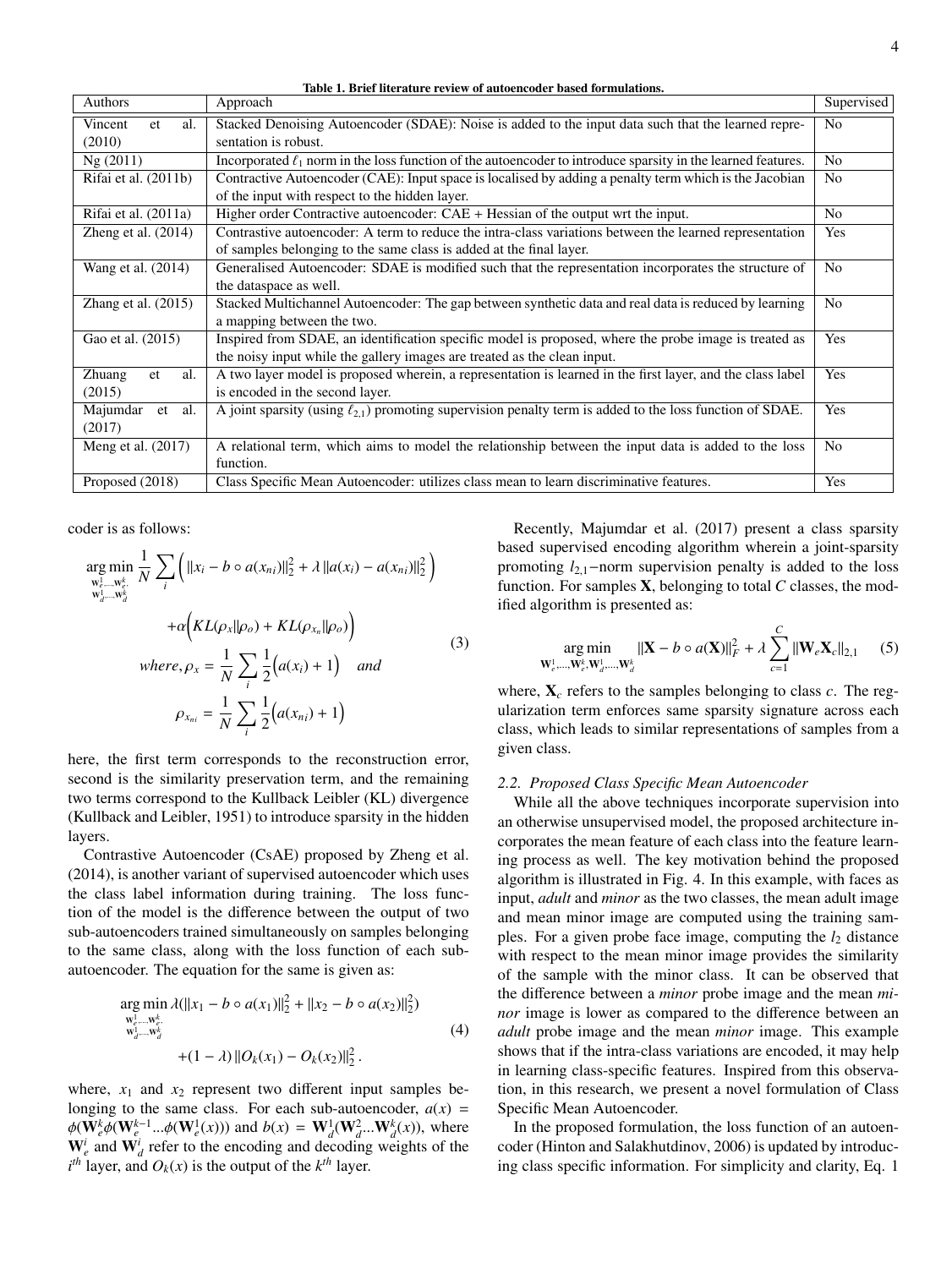

Fig. 4. For a two class problem consisting of *adults* and *minors*, and two probe images, the figure depicts the difference of each probe with respect to the mean minor image. It can be observed that the difference of the minor probe image from the mean minor image is significantly less than the difference of the adult probe image with the mean minor image. This motivates the use of class specific mean feature vectors for incorporating supervision in the feature learning process.

is repeated as follows:

$$
\underset{\mathbf{W}_e, \mathbf{W}_d}{\arg \min} ||x - \mathbf{W}_d \phi(\mathbf{W}_e x)||_2^2 \tag{6}
$$

For an input sample  $x_c$ , belonging to class  $c$ , the feature vector  $f_{x_c}$  is defined as follows:

$$
f_{x_c} = \phi(\mathbf{W}_e x_c) \tag{7}
$$

The mean feature vector pertaining to the *c th* class is defined as:

$$
m_c = \mu(\phi(\mathbf{W}_e \mathbf{X}_c))
$$
 (8)

where,  $\mu$  represents the mean operator, and  $\mathbf{X}_c$  represents all the training samples belonging to class *c*.

As discussed earlier in this section, we postulate that encoding the difference between the feature of a sample and the mean sample of the same class can help in encoding class-specific features. In other words, the feature of a particular class is brought similar/closer to the *mean* feature of that class. To encode this information, Eqs. 7 and 8 are utilized to form the following optimization constraint:

$$
\left\|f_{x_c} - m_c\right\|_2^2 \tag{9}
$$

The above equation is incorporated into an autoencoder to create Class Specific Mean Autoencoder as follows:

$$
\underset{\mathbf{W}_e, \mathbf{W}_d}{\arg \min} ||x_c - \mathbf{W}_d \phi(\mathbf{W}_e x_c)||_2^2 + \lambda ||f_{x_c} - m_c||_2^2 \qquad (10)
$$

where,  $\lambda$  is the regularization constant. The proposed Class Specific Mean Autoencoder learns the weight parameters such that the features of a particular class are *grouped* together. Expanding Eq. 10, we obtain:

$$
\arg\min_{\mathbf{W}_e, \mathbf{W}_d} ||x_c - \mathbf{W}_d \phi(\mathbf{W}_e x_c)||_2^2 +
$$
  
 
$$
\lambda ||\phi(\mathbf{W}_e x_c) - \mu(\phi(\mathbf{W}_e \mathbf{X}_c))||_2^2
$$
 (11)

The updated loss function of Eq. 11 ensures that the learned feature for a sample is close to the mean representation of its class, while being representative of the input sample as well. The second term is added for supervised regularization and can be viewed as:

$$
E = \|f_{x_c} - t\|_2^2
$$
 (12)

for a given expected target *t* and obtained output  $f_{x_c}$ . The above equation draws a direct parallel with Eq. 1, where the expected target is *x*, and the obtained output is  $(\mathbf{W}_d \phi(\mathbf{W}_e x))$ . Similar to the update rule for Eq. 1, the update rule for the above regularization term for  $j<sup>th</sup>$  expected  $(t<sub>j</sub>)$  and obtained  $(o<sub>j</sub>)$  output, with respect to weight  $w_{e_{i,j}}$ , can be written as:

$$
\frac{\partial \mathbf{E}}{\partial \mathbf{W}_{e_{i,j}}} = \frac{1}{2} * (o_j - t_j) * \frac{\partial o_j}{\partial \mathbf{W}_{e_{i,j}}}
$$
(13)

Similar to the gradient descent backpropogation applied to Eq. 1, the Class Specific Mean Autoencoder is solved iteratively via the above update rule till convergence.

For a *k* layered Class Specific Mean Autoencoder, having encoding weights as  $W_e^1, W_e^2, ..., W_e^k$ , and decoding weights as  $\mathbf{W}_d^1, \mathbf{W}_d^2, ..., \mathbf{W}_d^k$ , the loss function of Eq. 10 can be modified as:

$$
\underset{\substack{\mathbf{w}_{c}^1, \dots, \mathbf{w}_{c}^k, \\ \mathbf{w}_{d}^1, \dots, \mathbf{w}_{d}^k}}{\arg \min} \|x_c - b \circ a(x_c)\|_2^2 + \sum_{i=1}^{i=k} \lambda_i \|f_{x_c}^i - m_c^i\|_2^2 \qquad (14)
$$

where,  $a(x) = \phi(\mathbf{W}_{e}^{k}(\phi(\mathbf{W}_{e}^{k-1} \dots (\phi(\mathbf{W}_{e}^{1})))))$  is the encoding function, and  $b(x) = \mathbf{W}_d^1(\mathbf{W}_d^2 \dots (\mathbf{W}_d^k x))$  corresponds to the decoding function, and  $f_{x_c}^k$  and  $m_c^k$  are defined as:

$$
f_{x_c}^k = \phi(\mathbf{W}_e^k(\phi(\mathbf{W}_e^{k-1}\dots(\phi(\mathbf{W}_e^1 x_c))))))
$$
(15)

$$
m_c^k = \mu(\phi(\mathbf{W}_e^k(\phi(\mathbf{W}_e^{k-1}\dots(\phi(\mathbf{W}_e^1\mathbf{X}_c))))))
$$
(16)

Owing to the large number of parameters involved, the optimization of the above model is performed via the greedy layer by layer approach (Bengio et al., 2007). At the time of testing, the learned encoding weights  $(\mathbf{W}_{e}^1, \mathbf{W}_{e}^2, \dots, \mathbf{W}_{e}^k)$  are used to calculate the feature vector for a given sample, which is then provided as input to a classifier. Fig. 5 presents a pictorial representation of the proposed algorithm, for a two class problem.

# *2.3. Predicting Adulthood using Class Specific Mean Autoencoder*

The proposed Class Specific Mean Autoencoder is used to address the problem of classification of face images into adults (18 years of age or more) or minors (less than 18 years of age). The proposed model is used for feature extraction, which is then followed by a Neural Network for classification. The algorithm is summarized in Algorithm 1.

### 3. Datasets and Experimental Details

Given a face image, predicting whether the individual is an adult or not, can be modeled as a two class classification problem: individuals below the age of 18 years are referred as *minors*, while individuals of age equal to or greater than 18 years are referred as *adults*. Details regarding the datasets used, and the experimental protocols are as follows: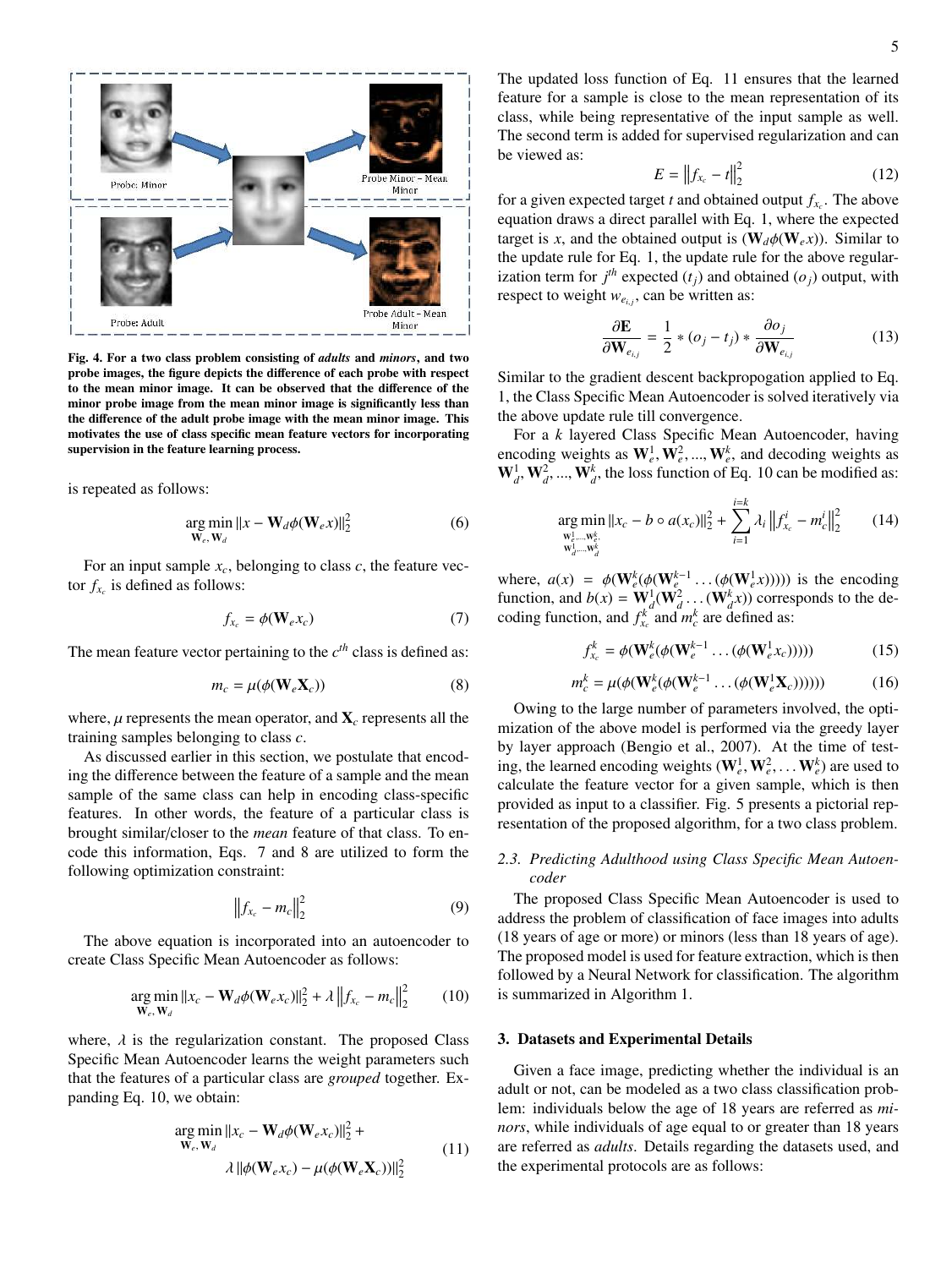

Fig. 5. Proposed Class Specific Mean Autoencoder. *x* and  $\tilde{x}$  represent the input and the reconstructed sample respectively, W<sub>e</sub> and W<sub>d</sub> denote the encoding and decoding weights, and  $f<sub>x</sub>$  corresponds to the learned feature vector.

| <b>Algorithm 1:</b> Training Single Layer Class Specific Mean     |  |  |  |  |
|-------------------------------------------------------------------|--|--|--|--|
| Autoencoder for Adulthood Prediction                              |  |  |  |  |
| <b>Input</b> : Training images of minor $(X_{minor})$ and adult   |  |  |  |  |
| $(\mathbf{X}_{adult})$ classes, iter = 0, maxilter.               |  |  |  |  |
| <b>Output:</b> Encoding and decoding weights: $W_e$ , $W_d$ .     |  |  |  |  |
| 1 Initialize $W_e$ and $W_d$ ;                                    |  |  |  |  |
| while <i>iter</i> $\langle$ <i>maxIter</i> do<br>$\mathbf{2}$     |  |  |  |  |
| Compute mean adult feature $(m_{adult}^{iter})$ using Eq. 8;<br>3 |  |  |  |  |
| Compute mean minor feature $(m_{minor}^{iter})$ using Eq. 8;<br>4 |  |  |  |  |
| foreach $x_{minor} \in \mathbf{X}_{minor}$ do<br>5                |  |  |  |  |
| Minimize Eq. 10 using $x_{minor}$ and $m_{minor}^{iter}$ ;<br>6   |  |  |  |  |
| end<br>7                                                          |  |  |  |  |
| <b>foreach</b> $x_{adult} \in \mathbf{X}_{adult}$ <b>do</b><br>8  |  |  |  |  |
| Minimize Eq. 10 using $x_{adult}$ and $m_{adult}^{iter}$ ;<br>9   |  |  |  |  |
| end<br>10                                                         |  |  |  |  |
| $iter++;$<br>11                                                   |  |  |  |  |
| 12 end                                                            |  |  |  |  |



Experiments are performed on two datasets: (i) Multi-Ethnicity dataset and (ii) MORPH Album-II dataset. Fig. 6 shows some sample images from both the datasets. Details about each are given below:

## *3.1.1. Multi-Ethnicity Dataset*

Since the existing datasets containing images of minors and adults contain very limited variations with respect to ethnicity, pose, and expression, along with very few samples below the age of 16, we propose the Multi-Ethnicity Dataset. Multi-Ethnicity dataset consists 13,133 face images combined from

- Proposed Multi-Resolution Face Dataset containing 4,019 face images,
- Heterogeneous Dataset containing 8,112 face images (Dhamecha et al., 2011), and
- FG-Net Aging Dataset containing 1,002 face images (Panis et al., 2016).

The dataset contains variations across ethnicity, gender, resolution, illumination, as well as minute pose and expression. Due to the lack of datasets containing face images of both adults and minors, we have also created *Multi-Resolution Face Dataset*



(a) Multi-Ethnicity Dataset



(b) MORPH Album-II Dataset

Fig. 6. Sample images from the datasets used for experimental evaluation.

*(MRFD)* consisting of 4,019 face images of minors and adults of two resolutions with slight variations in pose, expression, and illumination. The Multi-Resolution Face Dataset<sup>1</sup> consists of 4,019 Indian face images of 317 subjects captured in outdoor, as well as indoor environment. The dataset consists of images of 307 minors (3,896 images) and 10 adults. Images have been captured from two smartphones (with 3.1 MP camera) with resulting face size of  $360 \times 420$  pixels, and a high resolution hand-held Canon digital camera with resulting face images of dimension  $560 \times 680$ . Each subject has at least 12 nearfrontal, well-illuminated images (at least 4 from each camera source). The dataset contains variations in age, ranging from toddlers to adults of around 50 years. The subjects were only asked to look at the camera, without any instructions for pose or expression, which resulted in images with varying head movement and expression. This is the first dataset containing such large number of minor images which would help in facilitating research on minor face images as well. Fig. 7 presents some sample images from the MRF dataset illustrating variations in age, illumination, and expression.

# *3.1.2. MORPH Album-II Dataset*

Craniofacial Longitudinal Morphological Face (MORPH) dataset (Ricanek Jr. and Tesafaye, 2006) consists of two al-

<sup>&</sup>lt;sup>1</sup>The dataset will be made publicly available for academic research via http://iab-rubric.org/resources.html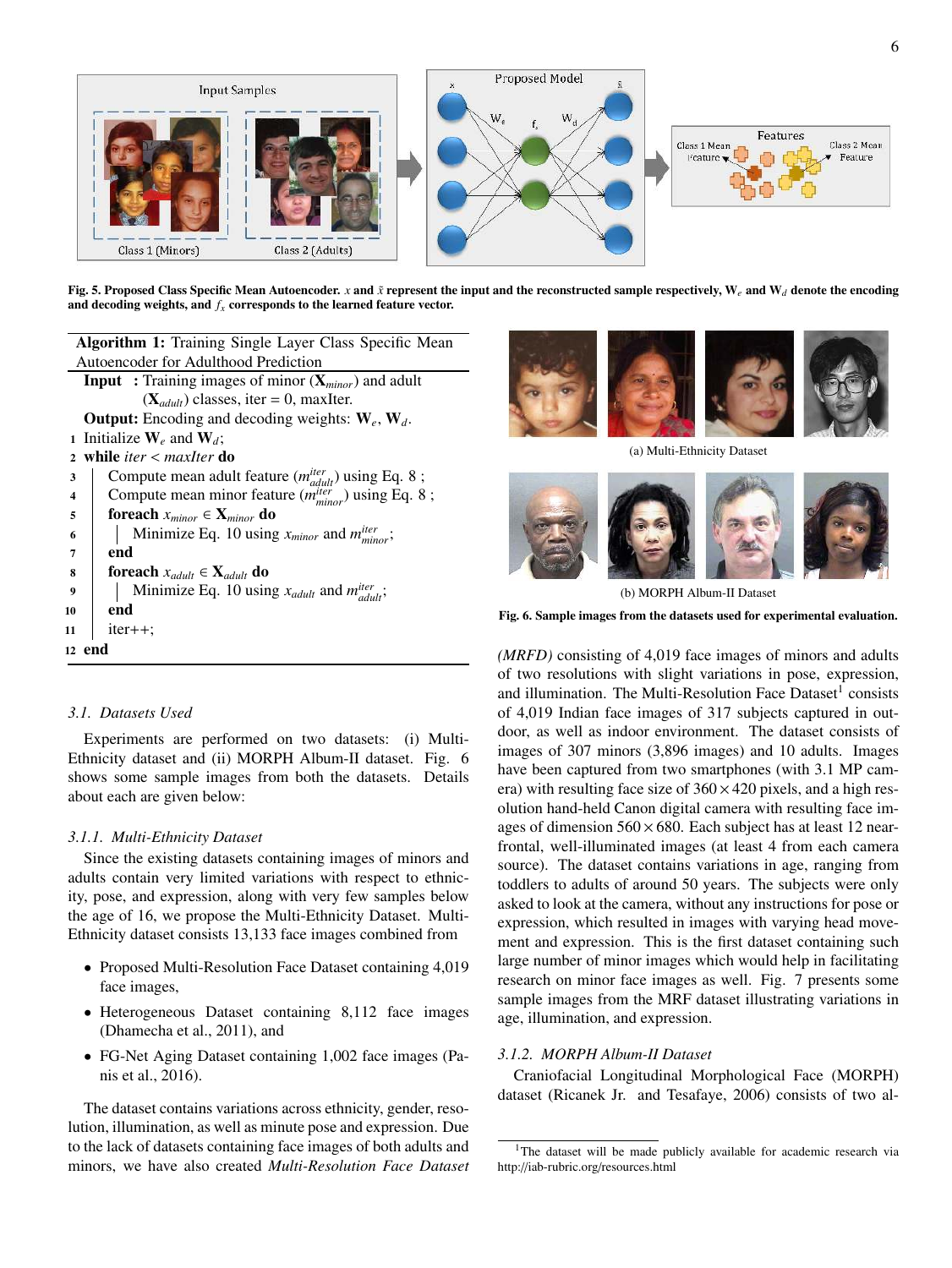Table 2. Summarizing the dataset description and experimental protocol.

| <b>Database</b>                | Number of Images in<br><b>Number of Images of</b><br><b>Total Number of Images</b> |               |               |                  |                                    |  |
|--------------------------------|------------------------------------------------------------------------------------|---------------|---------------|------------------|------------------------------------|--|
|                                |                                                                                    | <b>Minors</b> | <b>Adults</b> | <b>Train Set</b> | <b>Test Set</b><br>50,470<br>6.857 |  |
| <b>MORPH Album-II Dataset</b>  | 55.132                                                                             | 3.330         | 51,802        | 4.662            |                                    |  |
| <b>Multi-Ethnicity Dataset</b> | 13.133                                                                             | 8.574         | 4.559         | 6.276            |                                    |  |



Fig. 7. Sample images from the proposed Multi-Resolution Face dataset.

bums: Album-I contains scanned digital face images, while Album-II contains longitudinal digital face images captured over several years. A subset of Album-II containing 55,134 images of 13,000 subjects is made available for academic researchers, which has been used for experimental analysis in this research. The dataset contains images of subjects between the age range of 16 to 77 years, and also provides metadata for race, gender, date of birth, and date of acquisition.

#### *3.2. Experimental Protocol*

Unseen training and testing partitions are created for both the datasets. For training, equal number of samples from both the classes are used, which is defined by the class with lesser number of samples. 70% of the samples corresponding to the minor class and equal number of images from adult class are used for training, while the remaining data is used for testing. For the MORPH dataset, this results in the training and testing sets of size 4,662 and 50,470 images respectively. Similarly, for the Multi-Ethnicity dataset, 6,276 images are selected for training with the constraint that equal number of samples are selected from both the classes. The remaining face images constitute the test set. Details of data partitioning are documented in Table 2.

To showcase the efficacy of the proposed algorithm, comparison has been drawn with other deep learning based feature extractors; namely, Stacked Denoising Autoencoder (SDAE) (Vincent et al., 2010), Deep Boltzmann Machine (DBM) (Hinton, 2012), and Discriminative Restricted Boltzmann Machine (DRBM) (Larochelle and Bengio, 2008). Comparison has also been drawn with VGG-Face descriptor (Parkhi et al., 2015), which is one of the state-of-the-art deep learning based feature extractor. Features extracted from these models are provided as input to a Neural Network for classification. A CNN based Commercial-Off-The-Shelf (COTS) system, Face++ (Zhou et al., 2015), has also been used to compare the performance of the proposed model. Since there does not exist any COTS for the task of adulthood prediction, Face++ is used to estimate the age of the given face image, which is then utilized to classify the input as an adult or a minor. In order to analyze the statistical significance of the results obtained by the proposed model, McNemar test (McNemar, 1947) has been performed. Given the classification results obtained from two models, Mc-Nemar test predicts whether the performance of both the models is statistically different or not. For every comparison of the proposed Class Specific Mean Autoencoder with an existing architecture, a *p*-value is reported. A smaller *p*-value corresponds to a higher confidence level of statistical difference. In this research, all claims of statistical significance have been made at a confidence level of 95%.

# *3.3. Implementation Details*

For all the experiments, face detection is performed on all images using Viola Jones Face Detector (Viola and Jones, 2004), following which the images are geometrically normalized and resized to a fixed size. A Class Specific Mean Autoencoder of dimensions [*m*, *m*] is learned, where *m* is the size of the image. Following this, a neural network of dimension  $\left[\frac{m}{4}, \frac{m}{8}\right]$  is trained for classification. *sigmoid* activation function is used at the hidden layers. Models are trained for 100 epochs with a learning rate of 0.01. We have followed the best practices used for setting the parameters and architecture for deep learning (Larochelle et al., 2009). For existing algorithms, in order to maintain consistency, a two layer architecture is utilized for the feature extractor and neural network.

## 4. Experimental Results and Observations

Owing to the large class imbalance in the test samples, mean class-wise accuracy has been reported for all the experiments. The formula used for calculating the accuracy is as follows:

$$
Accuracy = \frac{Accuracy_{Minor} + Accuracy_{A dult}}{2}
$$
 (17)

where, *AccuracyMinor* and *AccuracyAdult* correspond to the accuracies obtained for minor and adult classification, respectively by a particular model.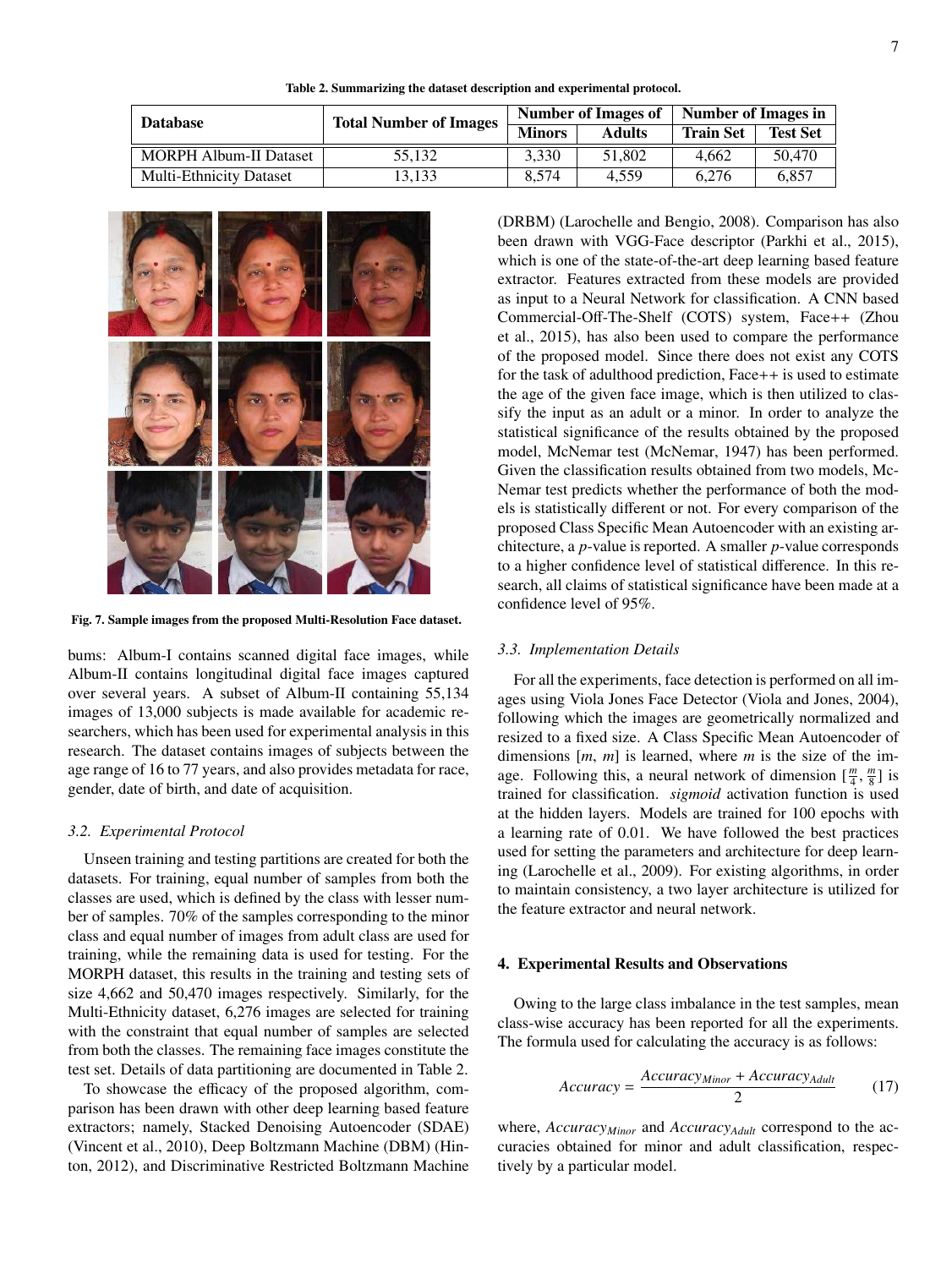

Fig. 8. Receiver Operating Characteristic (ROC) curves obtained for categorizing whether a given face image is of an adult or not.

#### *4.1. Results on Multi-Ethnicity Dataset*

Table 3 presents the classification accuracies of the proposed model along with other existing architectures on the Multi-Ethnicity Dataset. Fig. 8 also presents the Receiver Operative Characteristic (ROC) curves obtained for the experiments. It is observed that the proposed Class Specific Mean Autoencoder (2-layer) achieves a classification accuracy of 92.09%, which is at least 2.5% better than existing algorithms. This is followed by VGG-Face with an accuracy of 89.45%, while Face++ (commercial off-the-shelf system) achieves a classification performance of 78.41%. The improvement of 5.29% in performance of the proposed model as compared to a Stacked Denoising Autoencoder can be attributed to the additional class representative terms added to the autoencoder formulation.

Table 3 also presents the *p*-values obtained upon performing the McNemar test to evaluate the statistical difference. Since all the values are below 0.05, we can claim with a confidence level of 95% that the performance of the proposed model is statistically different from all other existing models. In order to understand the effect of number of layers, experiments are also performed using a single layer Class Specific Mean Autoencoder. For a single layer, the proposed model yields an accuracy of 91.58%, which continues to show an improvement of at least 2%, compared to other models with the same architecture.

To analyze the class-specific classification accuracies, Table 5 presents the confusion matrix for the proposed Class Specific Mean Autoencoder on the Multi-Ethnicity dataset. The results indicate that the performance of the trained model is not biased towards any particular class by achieving a classification accuracy of 93.52% and 90.65% on the two classes of adults and minors, respectively. This is essential to ensure that while unauthorized access is not provided to minors, rightful adults are not restricted from it either. In order to cater to the application of age-specific authorized access control, it is essential to ensure that the percentage of people below the age of major-



Fig. 9. Sample images from the Multi-Ethnicity dataset, incorrectly classified by all algorithms. At the time of capture, all individuals were below the age of 18. It can be seen that while the actual age of the samples was below the age of majority, it is easy to mistake minors of 16-17 years as adults. External accessories such as scarves may also introduce mis-classification, resulting in unauthorized access control.

ity, i.e. minor, obtaining unauthorized access should be minimal. To analyze the performance of all architectures for such an application, Fig. 11 presents bar graphs summarizing the percentage of minors misclassified as adults. It can be seen that the proposed model achieves a misclassification percentage of 9.35%, as opposed to 22.97% by Face++. Fig. 9 presents some sample images from the Multi-Ethnicity dataset misclassified as adults by *all* the algorithms. It can be observed from the sample images that these images were captured either near the age of majority of 16-17 years or have artifacts such as headbands/scarves, which further make the task of adulthood classification challenging. Certain samples of kids below the age of one year were also mis-classified, possibly due to the undeveloped features of newborns.

The major challenges associated with the problem of adult classification lie in the age bracket of 16 to 19 years (16-17: minors, and 18-19: adults). On the Multi-Ethnicity dataset, the proposed algorithm achieves a classification accuracy of 64.58% on the above mentioned age range. VGG-Face, which performs the second best, reports an accuracy of 58.33%, which is at least 6% lower than the proposed algorithm. Fig. 10 displays sample images from the specified age range and are mis-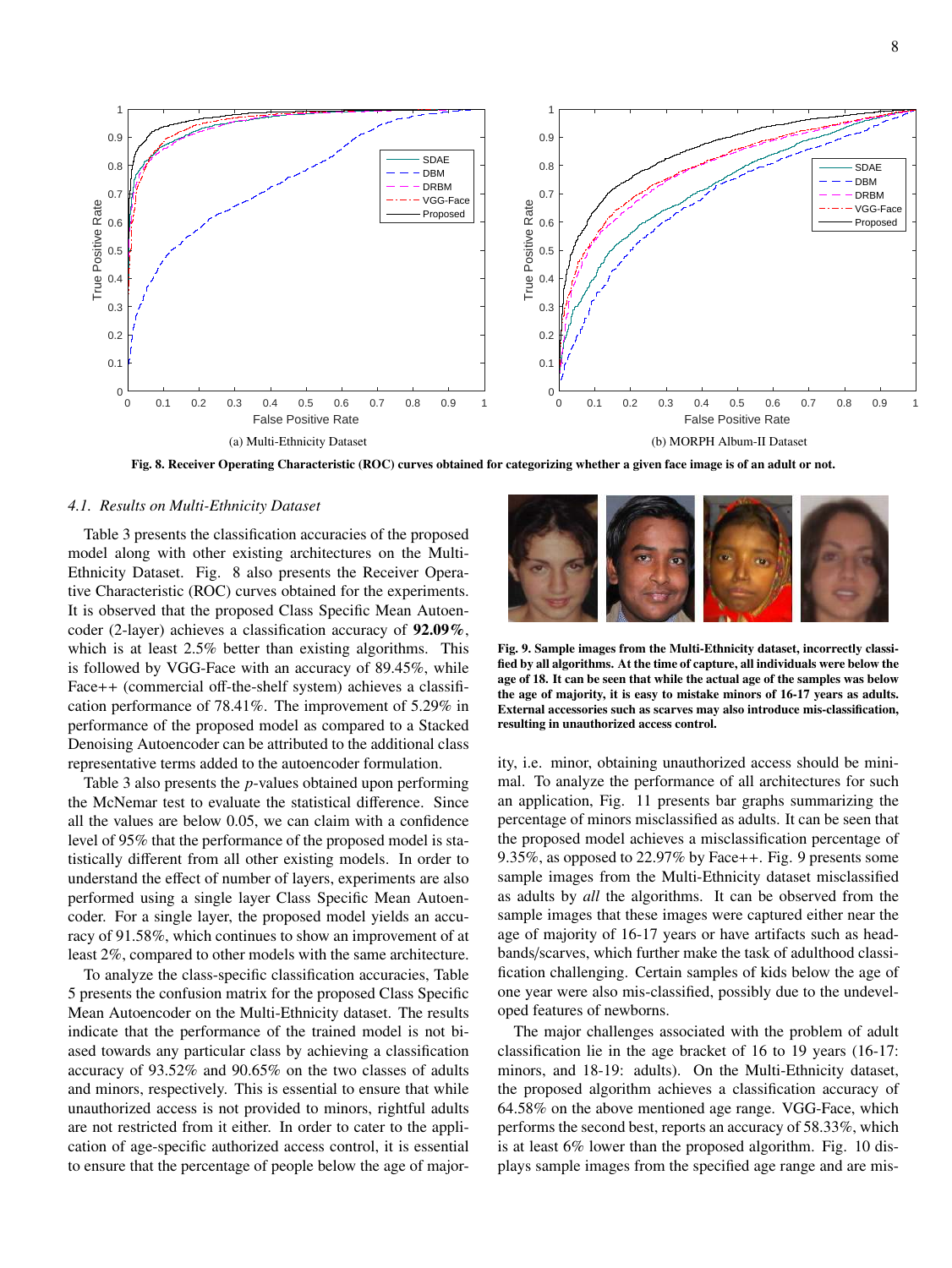Table 3. Classification Accuracy (%) on Multi-Ethnicity dataset. *p*-Value corresponds to the values obtained after performing McNemar test to compare the classification performance of an existing architecture with the proposed Class Specific Mean Autoencoder. The proposed model presents improved classification performance, while being statistically different from all other models at a confidence level of 95%.

| <b>Method</b>                                   | Accuracy $(\% )$ | $p$ -Value               | <b>Statistical Significance</b> |
|-------------------------------------------------|------------------|--------------------------|---------------------------------|
| SDAE (Vincent et al., 2010)                     | 86.80            | 0.003                    | Significant                     |
| DBM (Hinton, $2012$ )                           | 65.16            | < 0.001                  | Significant                     |
| DRBM (Larochelle and Bengio, 2008)              | 87.03            | 0.001                    | Significant                     |
| VGG-Face (Parkhi et al., 2015)                  | 89.45            | 0.004                    | Significant                     |
| COTS: Face++ $(Zhou et al., 2015)$              | 78.41            | ${}< 0.001$              | Significant                     |
| <b>Proposed Class Specific Mean Autoencoder</b> | 92.09            | $\overline{\phantom{0}}$ | $\overline{\phantom{0}}$        |

Table 4. Classification Accuracy (%) on MORPH Album-II dataset. *p*-Value corresponds to the values obtained after performing McNemar test to compare the classification performance of an existing architecture with the proposed Class Specific Mean Autoencoder. The proposed model presents improved classification performance, while being statistically different from all other models at a confidence level of 95%.

| <b>Method</b>                                   | Accuracy $(\% )$ | $p$ -Value               | <b>Statistical Significance</b> |
|-------------------------------------------------|------------------|--------------------------|---------------------------------|
| SDAE (Vincent et al., 2010)                     | 66.25            | 0.005                    | Significant                     |
| DBM (Hinton, 2012)                              | 65.30            | < 0.001                  | Significant                     |
| DRBM (Larochelle and Bengio, 2008)              | 65.72            | ${}_{0.001}$             | Significant                     |
| VGG-Face (Parkhi et al., 2015)                  | 70.44            | 0.010                    | Significant                     |
| COTS: Face++ $(Zhou et al., 2015)$              | 57.23            | < 0.001                  | Significant                     |
| <b>Proposed Class Specific Mean Autoencoder</b> | 73.13            | $\overline{\phantom{a}}$ | $\overline{\phantom{0}}$        |



Fig. 10. Sample images from the Multi-Ethnicity dataset that are in the age bracket of 16-19 years and misclassified by the proposed Class Specific Mean Autoencoder. The first image belongs to an adult of age 19 years, while the remaining belong to entities below the age of majority.

Table 5. Confusion matrix of Class Specific Mean Autoencoder on the Multi-Ethnicity database.

|       | <b>Predicted</b> |        |           |  |  |
|-------|------------------|--------|-----------|--|--|
|       |                  | Adult  | Not Adult |  |  |
| ctual | Adult            | 93.52% | 6.48%     |  |  |
| c     | Not Adult        | 9.35%  | $90.65\%$ |  |  |

classified by the proposed algorithm. The images demonstrate the challenging nature of human aging which are dependent on intrinsic and extrinsic person-specific factors, such as health, environment, and climate.

# *4.2. Results on MORPH Album-II Dataset*

The classification accuracies obtained by the proposed model and other existing architectures are tabulated in Table 4, and Fig. 8 presents the Receiver Operating Characteristic (ROC) curves obtained for the experiments. It is observed that the proposed architecture achieves a classification accuracy of 73.13%, which is at least 2.5% better than existing approaches, while Face++ (COTS) achieves an accuracy of 57.23%. Table 4 also presents the *p*-values obtained upon performing the McNemar statistical test on the proposed Class Specific Mean Autoencoder and other existing models. While the second best performance is achieved by VGG-Face features (70.44%), it is important to note that the improvement in accuracy achieved by the proposed model is statistically significant for a confidence level of 95%. Upon analyzing the gender-specific adulthood prediction results, it can be observed that the classification accuracy on female sample images is 62.89%, whereas the accuracy on male sample images is 75.09%. It is further observed that for females, the misclassification of adults as minors is much higher, as compared to males, thereby resulting in an overall lower classification performance.

From Fig. 11, it can be observed that the proposed model achieves a *minor* misclassification percentage of only 3.9%, as opposed to nearly 80% by Face++ (COTS) on the MORPH Album-II dataset. The high misclassification rate of minors by Face++ reinstates the requirement for robust algorithms with the ability to process and analyze minor face images as well. It is important to note that the age of face images in MORPH Album-II dataset varies from 16 to 77 years. Thus, resulting in a further challenging dataset having multiple subjects *just below* the age of majority. The higher misclassification rate achieved can thus also be attributed to this challenging age range. It is also interesting to observe from Fig. 11 that while DRBM achieves a lower misclassification of minors as adults (i.e. 3.30%), the overall classification accuracy of DRBM based approach is less than the proposed approach (Table 4). This further motivates the use of the proposed algorithm for ensuring rightful access to adults, while restricting minors.

Fig. 12 presents sample images of the age group of 16-19 (16-17: minors, 18-19: adults) years from the MORPH Album-II dataset which are correctly identified by the proposed algorithm and not by any other algorithm. Upon analyzing the mean images of both the classes, we observe a significant visual difference in the jaw area of minors and adults. As can be seen from Fig. 12 as well, minors appear to have a tighter jaw line which is often not observed with adults. We believe that this variation has been encoded well by the proposed model among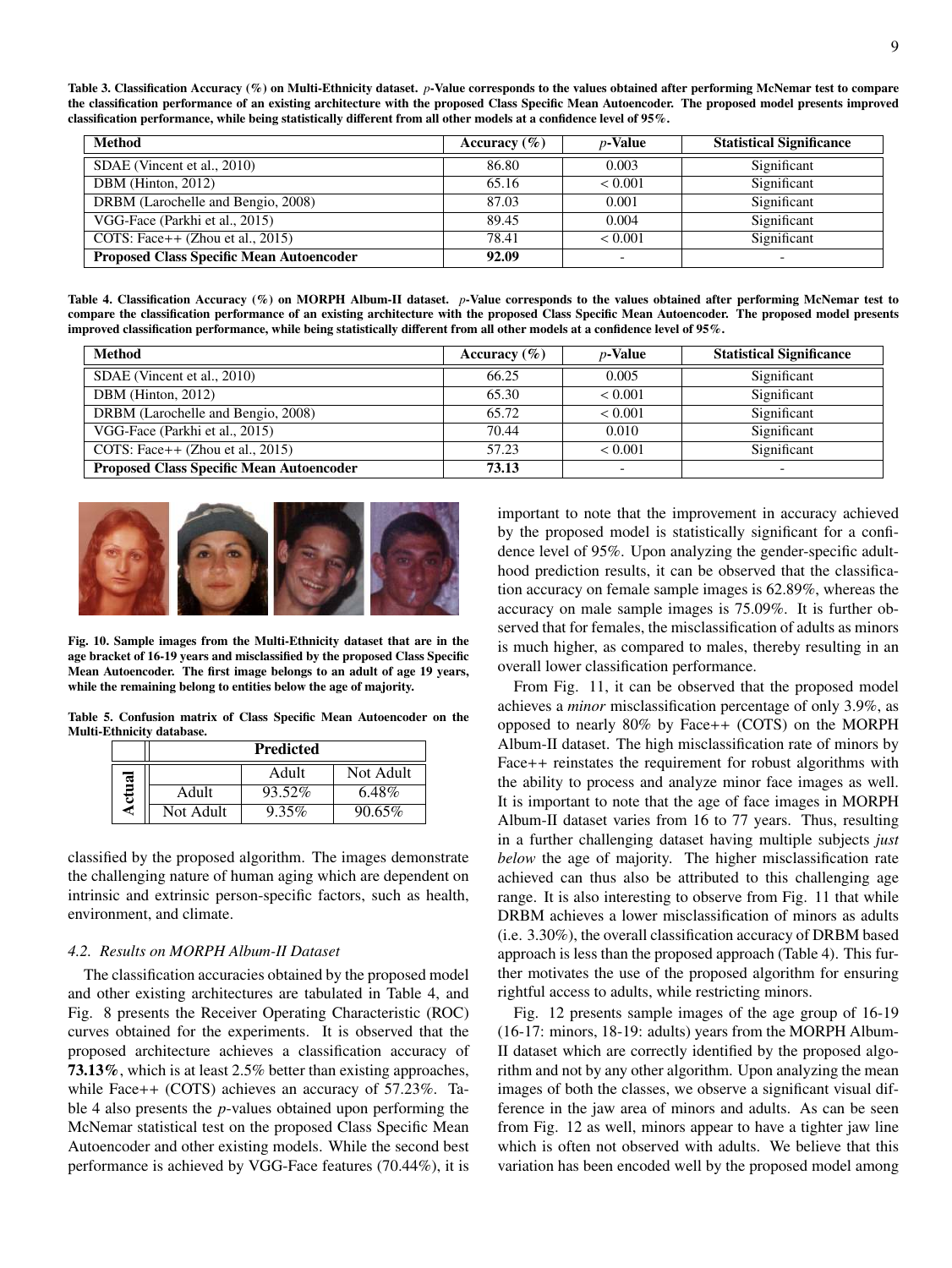

Fig. 11. Percentage of minors incorrectly classified as adults for both the datasets. A lower percentage would ensure fewer instances of unauthorized access.

| <b>Perturbation</b>                             |                 | <b>Multi-Ethnicity Dataset</b> | <b>MORPH Album-II Dataset</b> |                 |  |
|-------------------------------------------------|-----------------|--------------------------------|-------------------------------|-----------------|--|
|                                                 | <b>Proposed</b> | <b>VGG-Face</b>                | <b>Proposed</b>               | <b>VGG-Face</b> |  |
| No Perturbation (Original)                      | 92.09           | 89.45                          | 73.13                         | 70.44           |  |
| Gaussian Blur (Sigma = 3)                       | 89.54           | 61.34                          | 72.40                         | 50.00           |  |
| Gaussian Noise (Mean = 0, Std. dev. = $0.01$ )  | 87.95           | 50.59                          | 72.09                         | 50.03           |  |
| Gaussian Noise (Mean = 0, Std. dev. = $0.001$ ) | 91.66           | 60.57                          | 72.98                         | 62.08           |  |
| Holes (10 holes of $3 \times 3$ )               | 87.35           | 64.67                          | 72.55                         | 56.70           |  |

Table 6. Classification accuracy (%) on perturbed face images for Multi-Ethnicity and MORPH Album-II datasets.



(a) Minors



(b) Adults

Fig. 12. Sample images from the MORPH Album-II dataset correctly classified by the proposed algorithm, and not by other existing algorithms. (a) shows images of individuals having age 16 (first two samples) or 17, whereas (b) depicts just turned adults of 18 (first two) or 19 years of age.

other features, resulting in superior performance.

## *4.3. Performance on Perturbed Face Images*

It has often been observed in literature that the performance of deep models deteriorates in the presence of perturbations (Goswami et al., 2018). The proposed model has also been evaluated on perturbed face images in order to understand its vulnerabilities. This is performed by incorporating perturbations in the form of Gaussian blur, Gaussian noise, and holes in the original face images. Experiments are performed on the Multi-Ethnicity and the MORPH Album-II datasets with the protocols discussed earlier. The models are trained on unperturbed (original) images but the test images are perturbed. In this evaluation, no separate training is performed for the perturbed face images. Table 6 presents the classification accuracies obtained from the proposed Class Specific Mean Autoencoder, and the second best performing model, VGG-Face. It can be observed that with perturbed test images, the accuracy of the proposed model reduces by less than 5% and 1.04% for Multi-Ethnicity and MORPH Album-II datasets, respectively. On the other hand, VGG-Face demonstrates a drop of at least 24% and 8% on the two datasets, respectively. This experiment demonstrates the utility of the proposed model for performing classification under different kinds of perturbations.

# 5. Conclusion

Faces are often seen as a viable non-invasive modality for predicting the age of an individual. However, due to the large intra-class variations, predicting adulthood from face images is an arduous task. The key contribution of this research is developing a novel formulation for *Class Specific Mean Autoencoder* and utilize it for adulthood classification. The proposed formulation aims to learn supervised feature vectors that maximize the intra-class similarity. Experimental results and comparison with existing approaches on two large databases: the proposed Multi-Ethnicity dataset and MORPH Album-II dataset showcase the effectiveness of the proposed algorithm. In future, we plan to extend the proposed formulation to incorporate multiclass-multilabel information in feature learning.